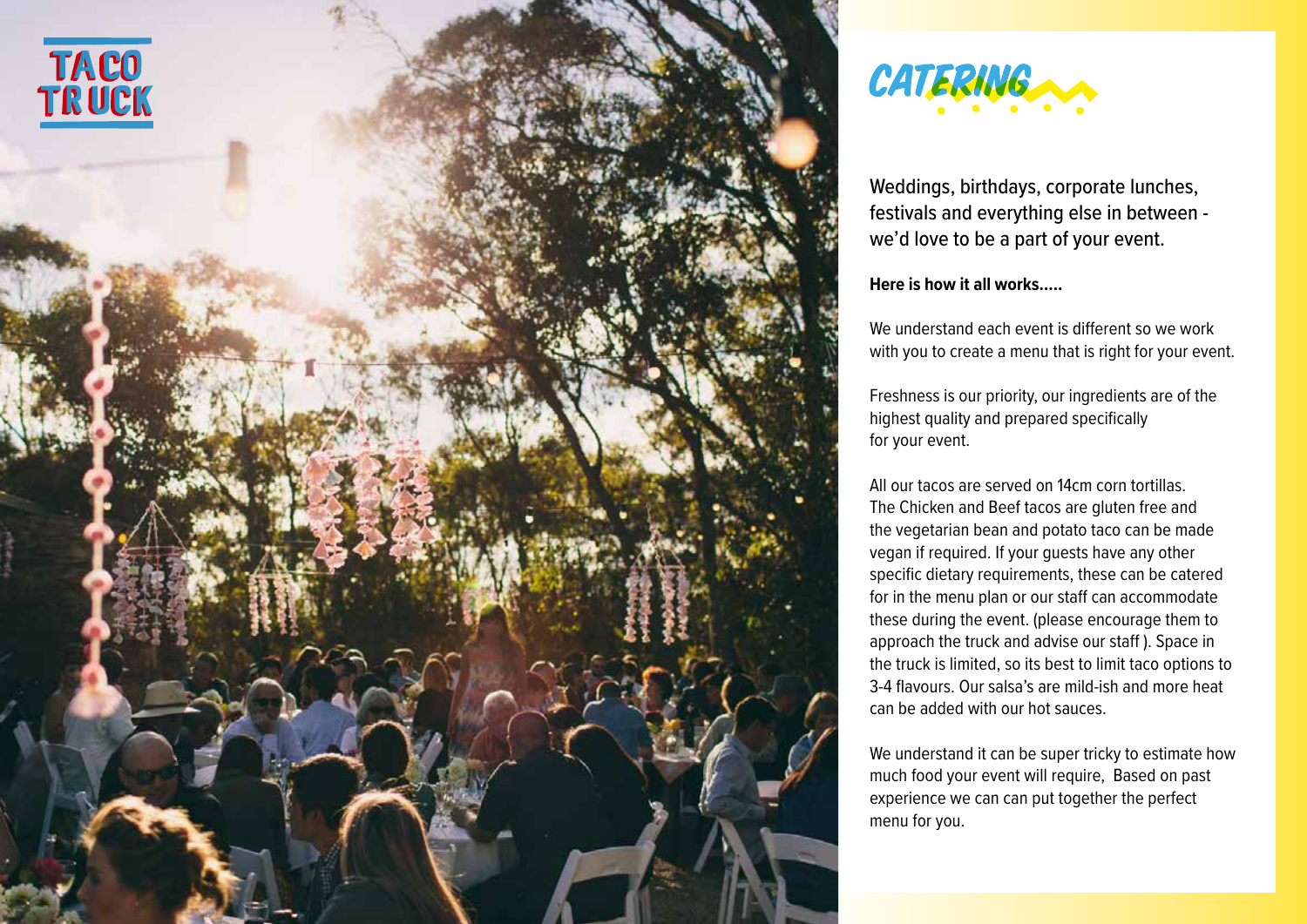

## **TACOS TOSTADAS BURRITOS & QUESADILLAS SIDES**



# TACOS **N**

## **CHICKEN TACO**

**Grilled chicken w/ chipotle mayo, slaw, fresh tomato chili salsa & pickled radish**

## **FISH TACO**

**Crispy rockling slaw , poppy seed mayo and Lime squeeze**

### **BEEF TACO**

**Grilled beef w/ crema , jalapeno , coriander & onion**

### **POTATO TACO**

- **Confit potato w/ jalapeno ricotta, slaw**
- **& salsa verde in a crisp tortilla**

#### **CRISPY BEAN TACO**

**Black Beans w/ queso , guajillo salsa, coriander and crema in a crisp tortilla**

# TOSTADAS <sup>O</sup>

### **PPAWN**

**Grilled prawn w/ chipotle mayo, slaw & tamarind salsa**

**SPICY SAUSAGE Grilled sujuk , charred leaks & sour cream**

#### **SASHIMI TUNA**

**Spicy sashimi tuna w/ guacamole & Coriander**

#### **BLACK BEAN**

**Guacamole, pickled onion and coriander NACHOS FRESCA** 

HOLA

## **BURRITOS &** QUESADILLAS A

### **SUPER BURRITO**

**Chicken w/ crema, queso , slaw, beans & fresh tomato chili salsa**

## **MUSHROOM QUESADILLAS**

**Portobello mushrooms w/ queso, chipotle salsa & Coriander** 

# SIDES +

**Stringy haloumi , salsa & guacamole**

**GUACAMOLE & CHIPS FRIES W/ CHIPOTLE MAYO ROCKIES LEMONADE**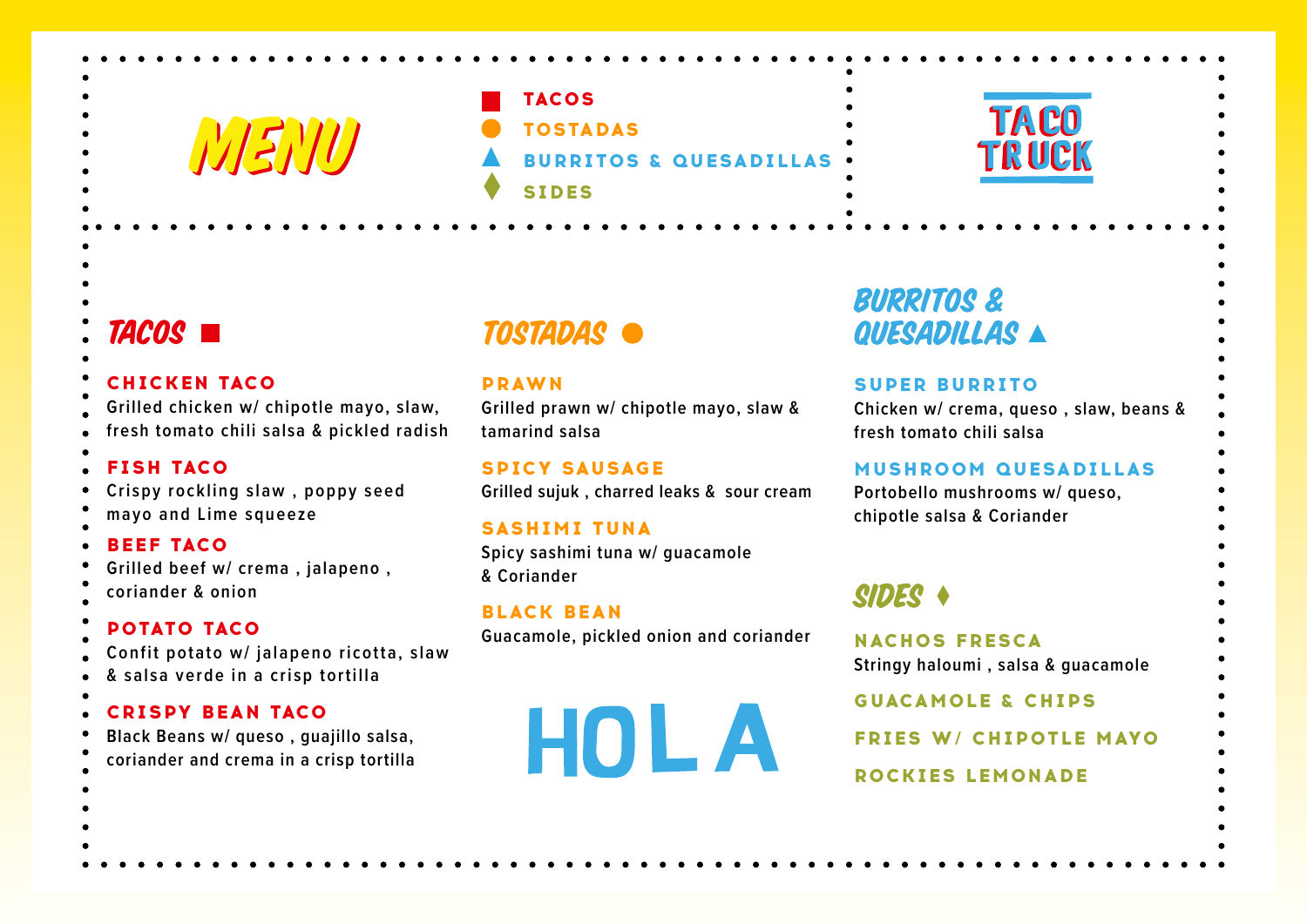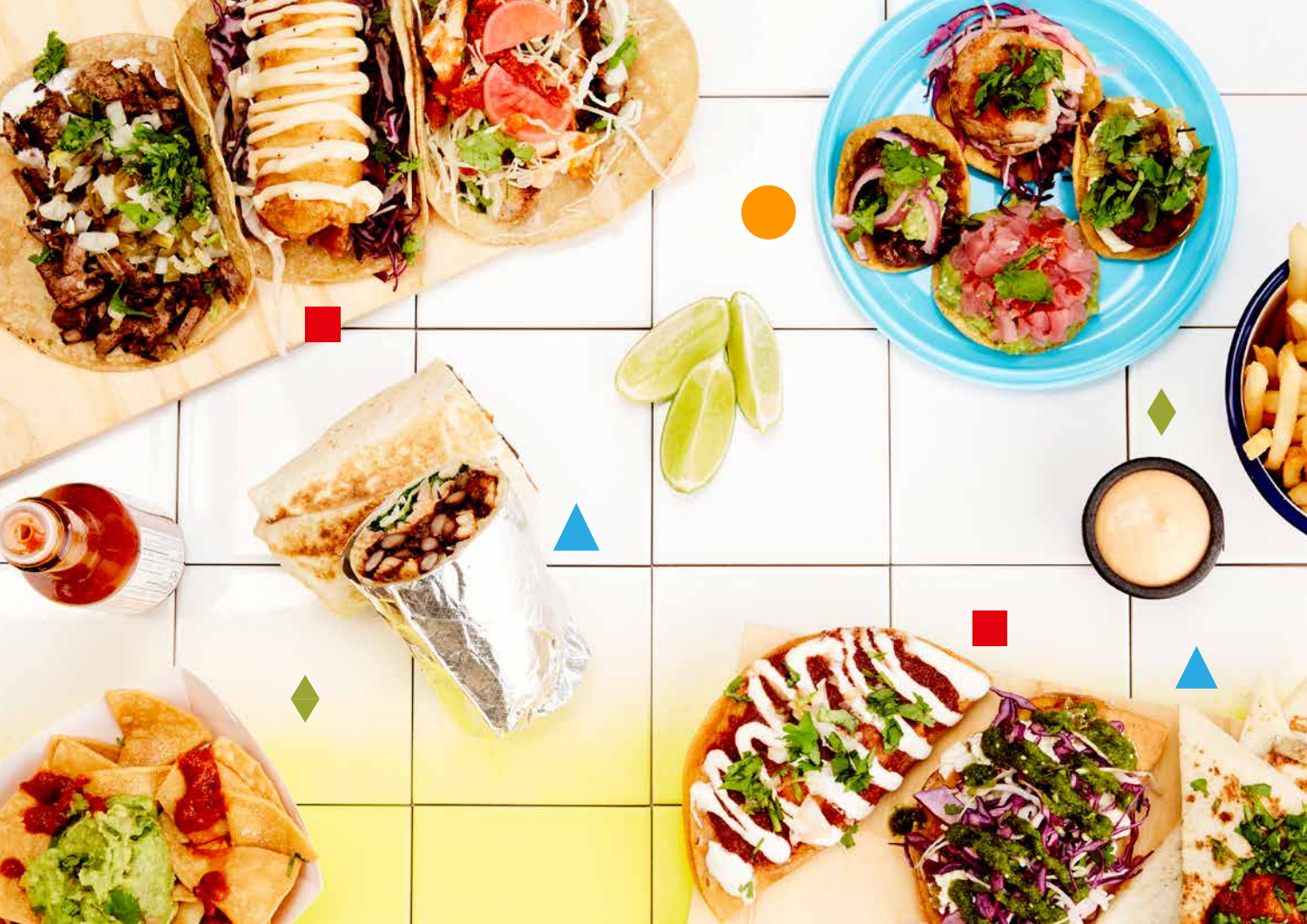

The truck is self-sufficient with water, gas and electricity, if you have access to power we love that too and require 2 x 15amp powers leads.

Before your event it would be great just to double check that we can fit in your desired location (photo's are great!). We need a flat surface to park on and it's always a good idea to let us know if there are overhanging tree branches, steep driveways, narrow gates and unsealed access roads. If you are unsure and require a site visit this can be arranged.

Arrival is usually 30mins to 1hour before service times and we can bump out 30 minutes after service has concluded.

Lunch usually runs for 2 hours and dinner is 3 hours. We'd be more than happy to stay later if required, additional time can be arranged at an extra fee.



Tostadas will be handed out to your guest on wooden boards as starters. Tacos can be collected from the truck, If it's not possible for your guest to approach the truck due to the size of your event or parking restrictions, we can arrange extra wait staff to bring the Tacos to you.



We are only able to carry an extra 15% of food on board. Once the catering tab has been reached, our staff will advise you or your on-site contact, should you wish to provide extra food we will require cash or cc payment on the day.

To secure your date we require a 50% deposit with the balance due 7 days before your event date.

Please don't hesitate to call or email with any questions or enquiries.

**taco@tacotruck.com.au 03 8060 6664**